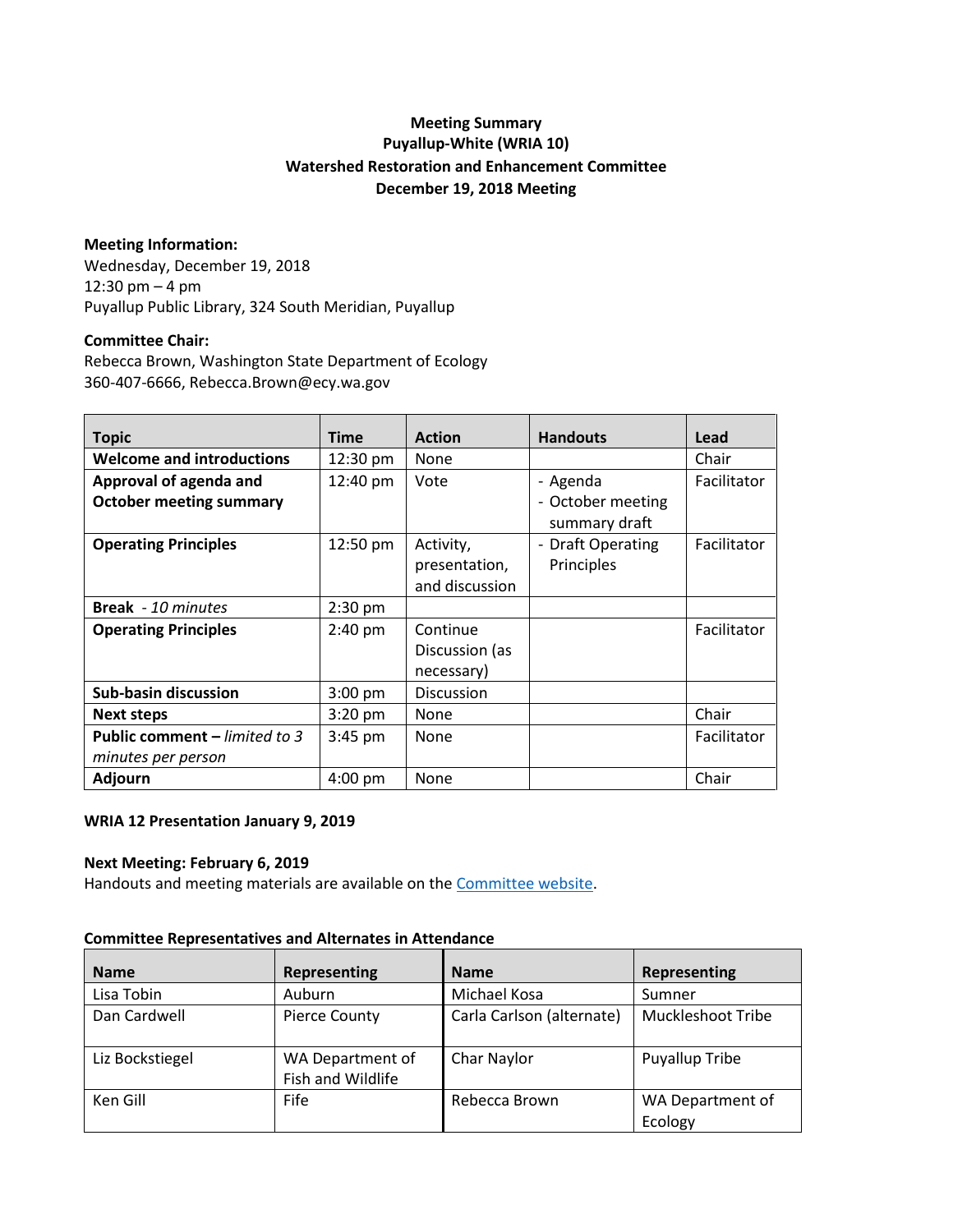| <b>Name</b>        | Representing                                  | <b>Name</b>    | Representing |
|--------------------|-----------------------------------------------|----------------|--------------|
| Allan Warren       | <b>Pierce Conservation</b><br><b>District</b> | Jeremy Metzler | Edgewood     |
| Jessie Gamble      | <b>MBA Pierce County</b>                      | Paul Marrinan  | Puyallup     |
| Merita Trohimovich | Tacoma                                        |                |              |

Committee Members not in attendance: Puyallup River Watershed Council, City of Orting, City of Pacific, City of Bonney Lake, City of Enumclaw. Water Purveyor seat is vacant.

#### **Other Attendees**

| <b>Name</b>       | Representing     | <b>Name</b>   | Representing      |
|-------------------|------------------|---------------|-------------------|
| Angela Johnson    | WA Department of | Lisa Spurrier | WRIA 10/12 Salmon |
|                   | Ecology          |               | Recovery          |
| Elizabeth McManus | Facilitator      |               |                   |

# **Approval of agenda and October meeting summary:**

- Committee approved the agenda with no changes.
- Committee approved December meeting summary with no changes. One abstention.

# **Operating principles:**

Group exercise: What makes you feel like a respected member of the group? What do you want the committee to know about why you are here.

| What makes you feel respected?                 | Why you're here?                                    |
|------------------------------------------------|-----------------------------------------------------|
| Being listened to.                             | To understand the process, and help guide           |
|                                                | planning process so the city can determine where    |
|                                                | to have input.                                      |
| Asking questions to clarify someone's          | LIO participation and figure out overlap between    |
| perspective.                                   | processes. Seeking clarity on what "Hirst           |
|                                                | decision" means for implementation and growth       |
|                                                | impacts.                                            |
| Responding in a respectful way even if you     | Technical expertise for fish and habitat related    |
| disagree.                                      | projects.                                           |
| Make sure everyone has the opportunity to      | Make sure City of Edgewood is engaged in            |
| participate.                                   | process to ensure compliance.                       |
| Opportunity for people to think about response | City of Sumner wants to be involved in building     |
| rather than having to respond right away.      | this and clarifying the process, and be an active   |
|                                                | participant to end up with positive results.        |
| Keeping an open mind, willing to learn and     | Opportunity to change what happens in the           |
| change your position. Not only listen, but     | watershed, not having a plan that gets vetoed in    |
| internalize and engage.                        | the end.                                            |
|                                                | Master Builders, promote and attain sustainable     |
|                                                | housing.                                            |
|                                                | Plan is acceptable to all jurisdictions and that    |
|                                                | plan is implementable. Clear roles and              |
|                                                | responsibilities. Respect treaty rights and restore |
|                                                | salmon to harvestable levels. Technical expertise   |
|                                                | available to group to ensure plan is                |
|                                                | implementable. Clear objectives and direction.      |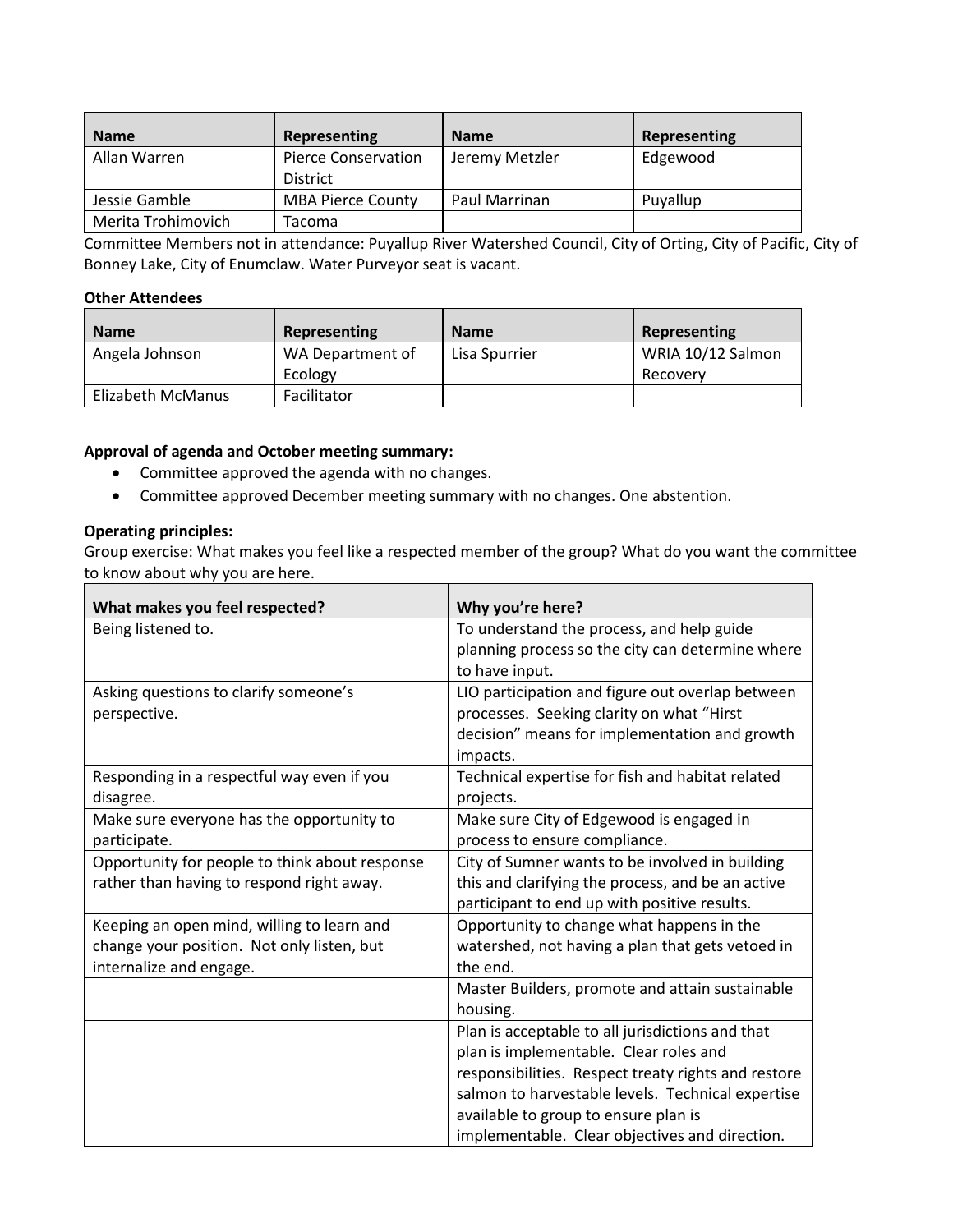| What makes you feel respected? | Why you're here?                                       |
|--------------------------------|--------------------------------------------------------|
|                                | ECY wants to usher the process through to meet<br>NEB. |

# **Operating Procedures Discussion:**

- Remote participation:
	- $\circ$  Consider the effects of driving cars on salmon. Lead by example and ensure trip reduction.
	- $\circ$  Remote participation does not allow for effective communication due to the types of material, technical discussions, decisions, and level of commitment for this process.
	- $\circ$  Allow for screen-sharing as well as conference line capabilities when necessary for remote participants.
	- $\circ$  Could allow for more participation from members who are further away from meeting location, or have smaller staff.
- Committee membership
	- $\circ$  Ag rep: Dan Muir, Farm Bureau, voice of farmers Pierce Conservation District rep thinks they may be a better person to sit at the table. City of Tacoma thinks that the nomination process was too open-ended to identify the right person before the committee started.
	- o Would CD be able to fit under "irrigation district" rep?
	- $\circ$  Might be lacking stakeholders at the table. Need to consider how to get buy-in from larger number of stakeholders at the end of this process that will be impacted by plan.
		- **•** Drainage districts
		- Wash DOT
		- **Tacoma/Pierce Co Health Dept.**
		- **EXECO ACCOLLEGAT ENTITLE FIGURE:** Lead Entity Salmon Recovery
		- Other agricultural reps?
- Hope that committee members don't come to the table with the idea that we're going to disagree, try to come to the table with a positive outlook with the intention to reach agreement.
- Group is seeking clarification on what happens if the final plan is not agreed upon what does ECY do with those decision-points that were not agreed upon? Clarify that ECY will take plan recommendations as-is from committee and give those (agreements, dissent) to SRF Board.
- Need clarity on what the plan will look like what will the elements be, what decisions will be made for it?
	- $\circ$  Sticking points will surface as the group moves forward, it will have to be worked out as they move forward.
- Committee members should take items to review through their leadership so that they can come to meetings prepared to negotiate between their top and bottom points of flexibility on decision items.

# **Sub-basins:**

- How do we want to divide sub-basins for discussions relating to this committee?
- Consider looking at watersheds by HUC level depends on what scale of basins you want to look at, and what factors you want to consider.
- May find that there's a particular catchment to focus on once the group decides level to look at.
- Look at current permit-exempt well map overlaid on different scales of sub-basins. Show where different in-stream flow rules separate.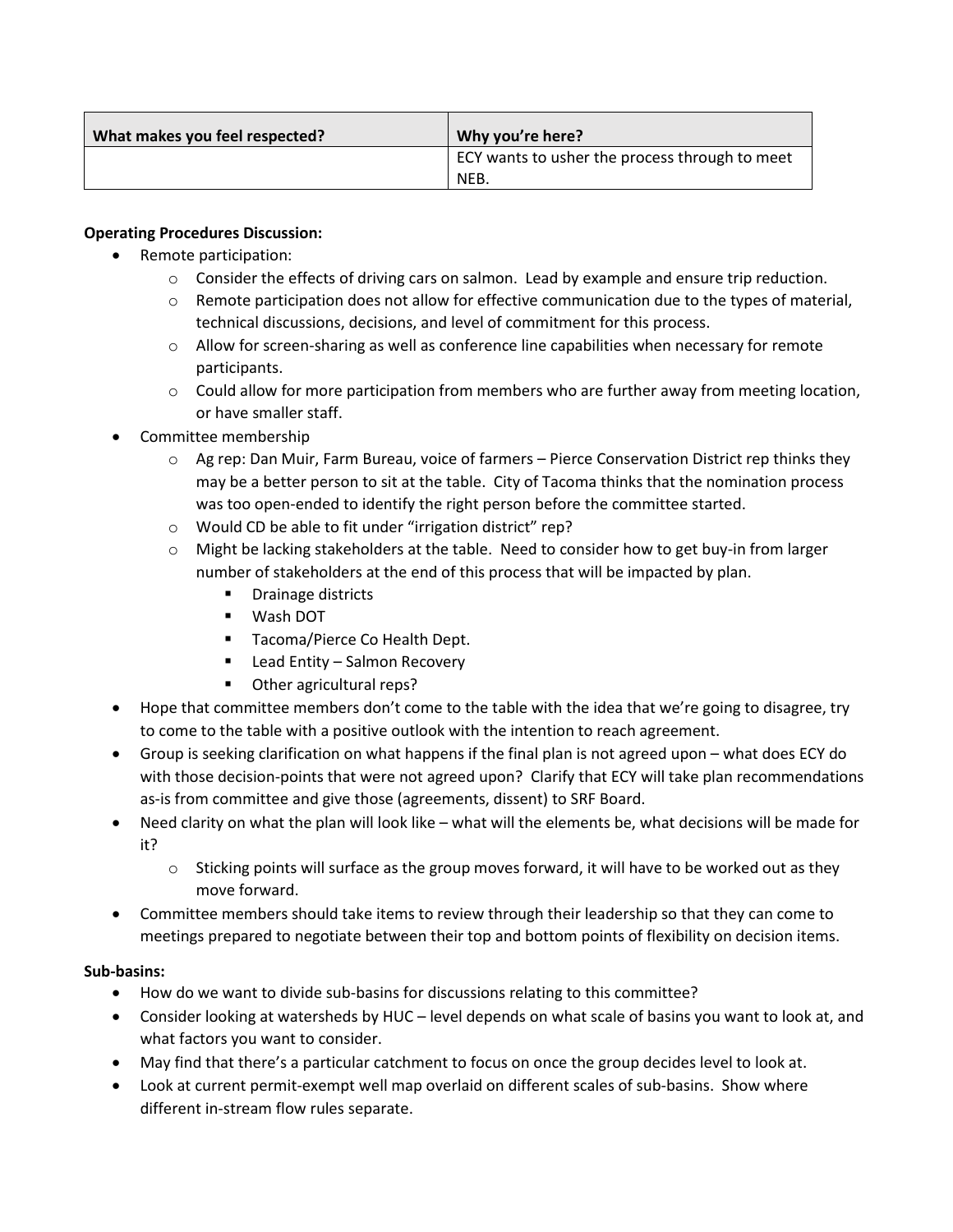- o Look at what other agencies have done and try to find different scales that have been used and why.
- Consider projects need to offset consumptive use of PE wells in place/time, sub-basin scale is the "in place"
- Focus on where impact of future use will potentially be.
- Just because growth has gone there, doesn't mean that that's where it will be in the future. Projecting growth can be difficult, so focus should be on analysis level rather than where it is.
- Zoning maps don't factor into growth projections.
- Consider assumptions other planning efforts (water systems, etc.) have made and which ones this group might benefit from.

| <b>Data Available</b>           | <b>Data Needs</b>   | <b>Training</b>              | <b>Collaborations</b> |
|---------------------------------|---------------------|------------------------------|-----------------------|
| Pierce County has               | Interaction between | Hydrogeology                 | <b>USGS</b>           |
| permit-exempt well              | surface water       |                              |                       |
| locations from                  | catchments and      |                              |                       |
| Department of Health,           | groundwater (USGS)  |                              |                       |
| group A water systems           |                     |                              |                       |
| (and how well they              |                     |                              |                       |
| cover the basin).               |                     |                              |                       |
| Coordinated water               |                     |                              |                       |
| system plan.                    |                     |                              |                       |
| Follow-up with Dan              |                     |                              |                       |
| Cardwell.                       |                     |                              |                       |
| <b>USGS Groundwater</b>         |                     | Instream flows               | LIO                   |
| model                           |                     |                              |                       |
| Salmon recovery plans           |                     | <b>Puget Sound Steelhead</b> | Salmon Recovery       |
|                                 |                     | Recovery Plan                | Lead Entity           |
| <b>Tacoma-Pierce County</b>     |                     | WRIA 11 debrief              |                       |
| Health Department data          |                     |                              |                       |
| Existing permit exempt          |                     | USGS model                   |                       |
| wells                           |                     |                              |                       |
| Metering data from              |                     |                              |                       |
| Kittitas Co. that gives an      |                     |                              |                       |
| example of water use on         |                     |                              |                       |
| permit exempt wells             |                     |                              |                       |
| Muckleshoot Tribe:              |                     |                              |                       |
| metered data on                 |                     |                              |                       |
| outdoor water use               |                     |                              |                       |
| Plans from WRIAs 1 and          |                     |                              |                       |
| 11 as examples                  |                     |                              |                       |
| <b>Puyallup River</b>           |                     |                              |                       |
| watershed assessment            |                     |                              |                       |
| <b>Puyallup Tribe fisheries</b> |                     |                              |                       |
| dept. utilization report        |                     |                              |                       |

# **Committee Needs:**